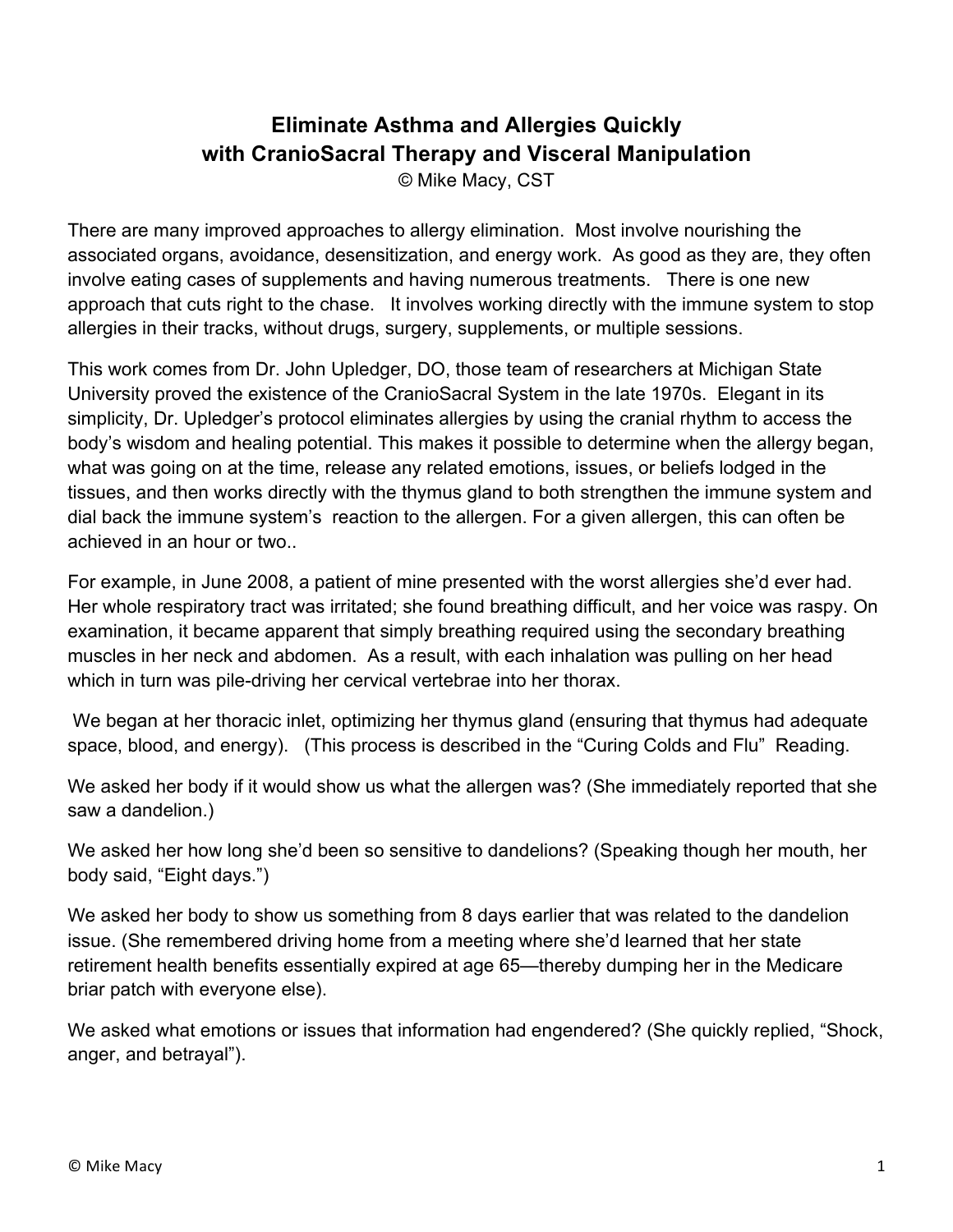I asked if she willing to let go of those feelings? (She was.) Did she want to replace them with their antitheses? (She did; she chose to replace them with "calm" and "faith".)

I asked her to go ahead and do the change-out. She went right to work. Within minutes her breathing eased.

We asked her thymus if it was able to recognize dandelion pollen? (Thymus said, "Yes.") We asked thymus if the next time it encountered dandelion pollen it would be willing to forego the allergic response (Yes.) A follow-up call two days later indicated it had. And two years later, dandelions do not elicit an allergic response from this patient..

We finished out the session by asking thymus to send immune cells to soothe and repair any inflammation to the lungs, bronchi, and airway. We restored the visceral motility and synchronization of both lungs. We relaxed the secondary breathing apparatus in the neck and abdomen. And we helped the vagus nerve calm down the thoracic and abdominal organs and her central nervous system. When we finished, her head was no longer pile driving her cervical spine with each inhalation.

The session lasted just over an hour, start to finish.

This result was especially gratifying on two counts. At the time of the treatment, there were dandelions in full bloom and full feather right outside my office window, which was open. In other words, we were able to stop the allergic reaction in the presence of the allergen. Furthermore, two years before this incident, my patient's husband had stopped mowing the lawn which had quickly morphed into a knee-deep dandelion meadow. In spite of nearly drowning in dandelions and their pollen, my patient has not had an allergic response to dandelions in the two years since that treatment

 From my experience, this case if fairly typical. Dr. Upledger talks about a situation when he first started doing this work where a patient presented with an allergy to walnuts. On working with his patient, Dr. Upledger discovered that as a child, his patient had been sexually assaulted under a walnut tree. Once that was acknowledged and the associated issues and emotional trauma released, the patient's walnut allergy disappeared.

It's easy to see how a traumatic experience like a sexual assault could lead to a severe allergic reaction. But it's important to recognize that, to the body, events are either traumatic or not regardless of how they might appear to an observer. There really isn't any relative scale for trauma. Furthermore, what is traumatic to a person one day may not push the same person's buttons on another.

Whether a given experience is traumatic or not and whether it gets stored in the tissue and creates an allergic response or some other symptom depends on the psycho-emotional state of the person